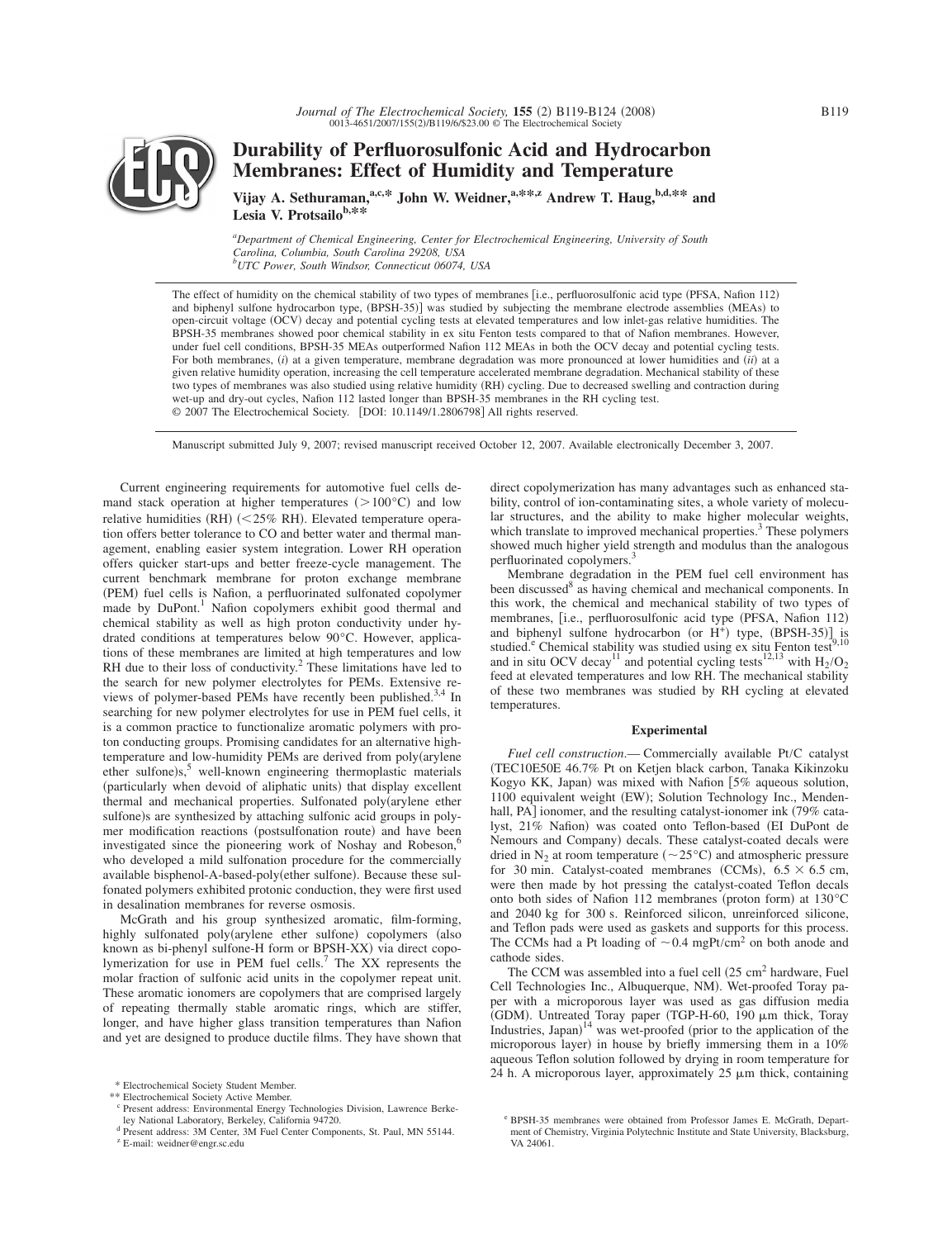graphite (Vulcan XC-72) and 10 wt  $%$  Teflon was added to the wetproofed Toray paper. The total thickness of the GDM was  $243 \mu m$ . Gaskets (of varying thicknesses) were chosen in such a way that they allowed for 21% compression on the GDMs at 5.1 N m of torque on the bolts. The fuel cell had nonporous modular serpentine flow channels on the anode side and interdigitated flow channels on the cathode side. The graphitic flow-channel blocks had the same dimensions as the end plates. The assembled fuel cell was tested for throughput, gas crossover, and overboard leaks and then conditioned with  $H_2/O_2$  (anode/cathode) in a fuel cell test stand (Habco Inc., CT) at 80°C and 101 kPa (absolute). Several current-voltage (*I-V*) curves were measured in hydrogen and oxygen with 30 and 25% utilizations, respectively, until a steady high performance was reached. The following durability experiments were then performed for Nafion 112 and BPSH-35 membranes.

*Open-circuit voltage decay test*.— After the cell was conditioned, it was put on open-circuit voltage (OCV) with  $H_2/O_2$  as feed gases on the anode/cathode sides, respectively. The OCV decay was monitored over the life of the cell until it failed. Failure criterion was defined as an OCV of 0.8 V or below or a hydrogen crossover current of 10 mA/cm2, whichever occurred earlier. The pressure of the fuel cell system was set such that the gases had a fixed partial pressure regardless of their humidity. The OCV decay test was briefly interrupted every 24 h for performing some diagnostics (described below) to evaluate the condition of the fuel cell. The tests were performed as a function of temperature  $(80-120\degree C)$  and RH (25-100% RH). A new membrane electrode assembly (MEA) was used for each OCV decay test.

*Potential cycling*.— Potential cycling was performed using a potentiostat (M273A, Princeton Applied Research Inc., Oak Ridge, TN) in which the fuel cell cathode  $(O_2)$  was cycled between open circuit and a fixed current of  $25 \text{ mA/cm}^2$  for 1 min each (i.e., duty cycle = 0.5. Potential cycling test was carried out for different temperatures and RH. A new MEA was used for each potential cycling test.

*Membrane humidity cycling*.— A membrane with no catalyst on either side was built into a fuel cell apparatus with gas-diffusion layers and appropriate gaskets on both sides. The gas-diffusion layers were not coated with a microporous layer because the presence of a microporous layer would act as an additional resistance to water transport between the gas channels and the membrane and would slow the wetting and the drying of the membrane.<sup>15</sup> 100% humidified N<sub>2</sub> [at 1000 cm<sup>3</sup> min<sup>-1</sup> total at standard temperature, pressure (STP); UHP, Praxair] was fed to both sides of the membrane for 1 h followed by the same rate of dry  $N_2$  (i.e., humidity bottles were bypassed) for the next hour. This induced periodic mechanical stresses to the membrane. Physical gas  $(N_2)$  crossover (at  $\Delta P$  $= 20.68$  kPa) was measured and water samples were collected at regular intervals to diagnose the state of the membrane. The cell was cycled until the gas crossover measured more than 500 cm<sup>3</sup> min<sup>-1</sup>.

*Hydrogen crossover measurements*.— Molecular hydrogen crossing over from the anode side to the cathode side of the membrane was measured using a potential sweep between 0 and 500 mV vs dynamic hydrogen electrode (DHE) on the cathode with  $N_2$  flowing over it. While the magnitude of the oxidation current in the voltammogram gave an indication of the amount of  $H_2$  crossing over, the slope of the *I*-*V* curve gave an indication of the electrical resistance across the two electrodes (commonly known as "short"). A wellshorted electrode would mean that the electrodes were well insulated electronically (i.e., zero slope) and a poorly shorted electrode would mean that the electrodes were physically in contact with each other (i.e., infinite slope). A high  $H_2$  crossover was an indication of membrane degradation or expanding pinholes and a poor short was an indication of carbon strands from either electrode in physical contact with each other.



**Figure 1.** Percent weight loss and fluorine emission obtained from Fenton tests on BPSH and Nafion membranes after 24 and 96 h, respectively.

*Fluorine and sulfur emission rates*.— Water samples were collected once every 4 h during the first 16 h of the OCV decay and potential cycling experiments. After that, they were collected every 24 h until cell failure. These water samples and the leachate from the Fenton tests were analyzed for the presence of fluorine and sulfur using a Dionex ICS-200 ion chromatography system.

Fenton tests.— A Nafion 112 membrane (H<sup>+</sup> form, DuPont Fluoroproducts, Fayetteville, NC) sample measuring  $\sim$  2  $\times$  2 in. was cut and heated in a clean glass vial containing water at 80°C for 2 h to remove any surface impurities and solvents. The water was later drained from the vial and the membrane was dried in vacuum at 80°C for 4 h. The dry weight of the membrane was then measured. This weight was used to prepare ferrous sulfate solution such that it contained 25 mg Fe/g Nafion in 500 mL water.  $FeSO_4·7H_2O$ -98.1% assay, Fischer Scientific Company, Fairlawn, NJ was used for this purpose. The dried Nafion membrane was placed in this solution for 15 h in a  $N_2$  atmosphere. This process impregnated Fe ions into the membrane. After this impregnation process, the membrane was dried in vacuum at 80°C for 4 h. The dry weight of the membrane impregnated with Fe ions was measured.

The Fe impregnated membrane was placed in a Teflon container containing 100 mL of 3% hydrogen peroxide aqueous solution (30%, VWR International) at 80°C. Because hydrogen peroxide decomposes in the presence of a metal, this solution was replaced once every 24 h and the leachate was saved for fluorine analysis. After 96 h, the membrane was dried in vacuum at 80°C for 4 h. The weight loss, if any, was recorded. This process was repeated with a sample of hydrocarbon membrane. The leachate was analyzed for fluorine using a Dionex ICS-200 ion chromatography system.

*Linear expansion and swelling*.— Nafion 112 and BPSH-35 membrane samples were cut into  $2 \times 2$  cm pieces. They were placed in a vacuum oven at 25°C for 30 min. Their initial dimensions were measured immediately after taking them out of the vacuum oven at 25 °C using a Mitutoyo digital caliper (i.e., length, width) and screw gauge (thickness). The membrane samples were then immersed in water at 25°C and left there for 30 min. Next, the samples were taken out and their dimensions were measured again and recorded. The samples were then placed in boiling water for a period of 10 min and their dimensions recorded afterwards. The increase in thickness due to swelling was estimated by subtracting the measured thickness after boiling at 80°C from the initial thickness measured at 25°C.

## **Results and Discussion**

*Chemical stability*.— Figure 1 shows percent weight loss and percent fluorine emission after Fenton tests on Nafion 112 and BPSH-35 membranes. Percent fluorine emission is defined as the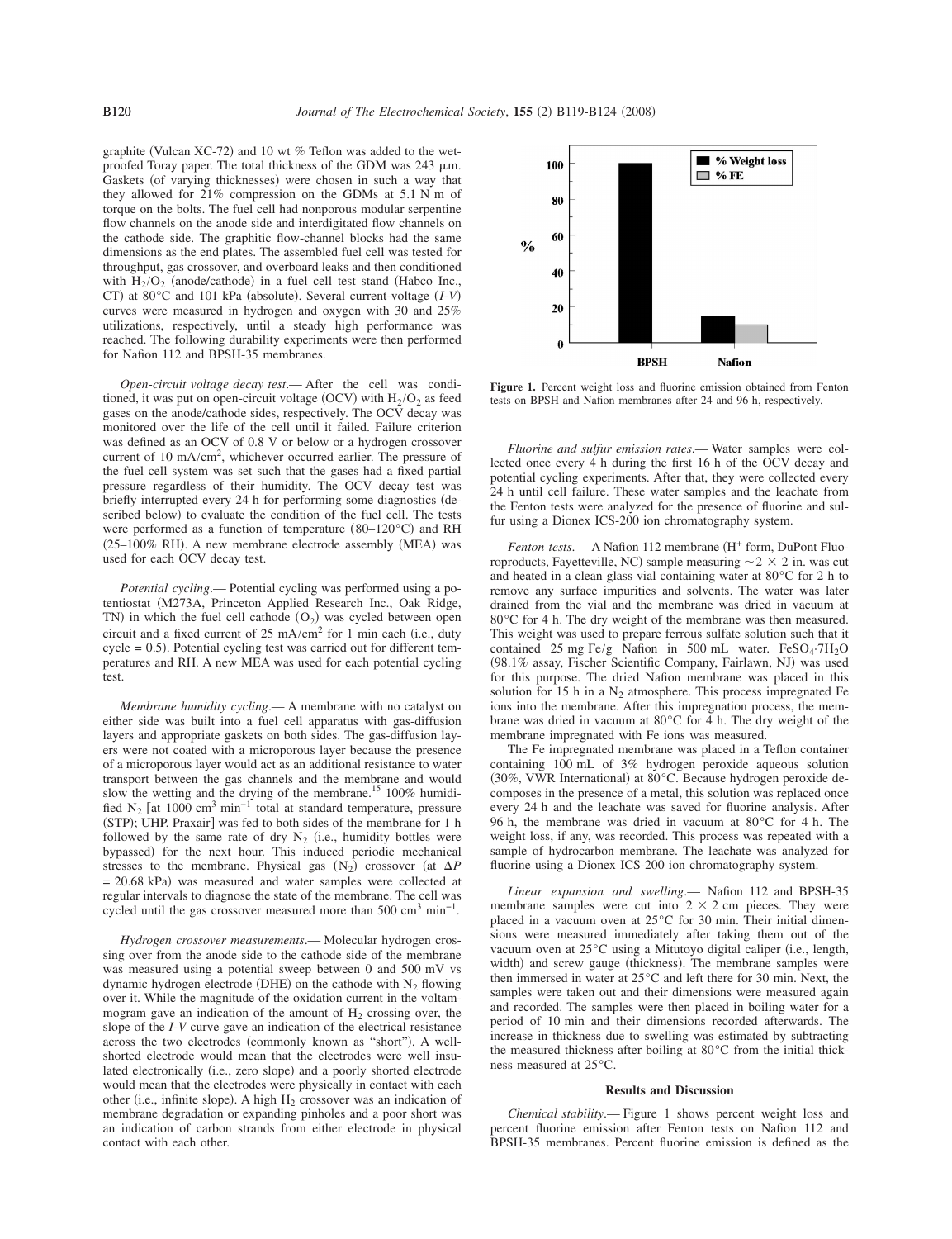

**Figure 2.** OCV decay for Nafion 112 MEA operating on  $H_2/O_2$  and 25% RH at 80, 100, and 120°C. Inset: Nafion 112 MEA life at OCV decay tests until failure (i.e., OCV  $\leq 0.8$  V) at 25% RH for various temperatures.

ratio of fluoride ions measured in the leachate solution to the original amount of fluorine in the Nafion 112 membrane sample. The Nafion 112 sample showed much higher chemical stability and lost 16% (by weight) after 96 h. For the Nafion 112 sample, the weight loss estimated by gravimetric procedure correlated well with fluorine content from the leachate within the timescale of this experiment (i.e., initial stages of degradation). For this, approximately two-thirds of membrane (by weight) was assumed to be fluorine. For example, the estimated weight loss based on the measured fluoride ion concentration in the leachate was 14.6% after 96 h. This is in accordance with previously observed<sup>16</sup> stability of the Nafion membrane in Fenton solution test media. BPSH-35 turned yellow soon after the start of the Fenton test and split into pieces after 16 h. The sample disintegrated completely after 24 h. In order to obtain a measurable weight loss from the Fenton tests on BPSH-35 samples, the impregnation loading was systematically reduced coupled with a reduction in the concentration of  $H_2O_2$  solution. At 1 mg FeSO<sub>4</sub>/g membrane loading, 4.75% weight loss was observed after 4 h. BPSH-35 samples with no impurity impregnation also disintegrated in 3%  $H_2O_2$  solution after 125 h.

Figure 2 shows the result of the OCV decay test on a Pt/KB-coated Nafion 112 membrane operating on  $H_2/O_2$  at 25% RH for three different temperatures. The inset shows membrane life as a function of temperature at 25% RH operation with  $H_2/O_2$  feed. The OCV profiles have spikes because the cell was periodically stopped for performing hydrogen crossover measurements. Because these diagnostics involved scanning the cathode between 50 and 1150 mV vs DHE, they resulted in the reduction of Pt oxides to Pt on the cathode. This temporary increase in the availability of metallic Pt increased the open-circuit potential when the OCV decay test was resumed. The voltage decayed back to the voltage prior to interruption once oxides were reformed. The overall OCV decay rates were found to be independent of the number of times the cell was stopped for diagnostics. The cell operating at 120°C failed in less than 25 h, while the cells operating at 100 and 80°C failed after 56 and 498 h, respectively.

Figure 3 shows the result of the OCV decay test on a Pt/KB-coated Nafion 112 membrane operating on  $H_2/O_2$  at 100°C for three different gas humidities. The cell operating at 25% RH failed after 56 h, while the cells operating at 50 and 75% RH failed after 75 and 175 h, respectively. Healy et al.,<sup>10</sup> Knights et al.,<sup>17</sup> and Endoh et al.<sup>18</sup> all observed higher degradation under low humidity conditions. Data trends from Fig. 2 and 3 indicate that membrane degradation significantly increases when a combination of hightemperature and low-humidity conditions exist. At least two phenomena explain this behavior: (i) the water-dependent glasstransition temperature of Nafion and (ii) the humidity and temperature-dependent peroxide formation rates as reported



**Figure 3.** OCV decay for Nafion 112 MEA operating on  $H_2/O_2$  at 100°C and 150 kPa for the following inlet gas humidities: 25, 50, and 75% RH. Inset: Nafion 112 MEA life at OCV decay tests until failure (i.e., OCV  $\leq 0.8$  V) at 100°C for different RH.

earlier.<sup>19,20</sup> Nafion is a homopolymer and exhibits three glass transitions according to Yeo and Eisenberg<sup>21</sup>: an  $\alpha$  transition at 111<sup>°</sup>C due to the movement of the poly(tetrafluoroethylene) (PTFE) backbone, a  $\beta$  transition at 23°C due to the relaxation of the ionic regions, and a  $\gamma$  transition at −110°C due to local short-range motions of fluorocarbons in the PTFE backbone. Later findings by Kyu and Eisenberg<sup>22</sup> on the sensitivity of the  $\alpha$  peak to the change in the water content of the membrane suggest that this assignment of  $\alpha$  and  $\beta$  peaks be reversed. This humidity-dependent  $\alpha$  transition plays an important role in the viscoelastic behavior and hence the glasstransition temperature of Nafion. The lower the water content, the lower the glass-transition temperature, with completely dry Nafion approaching the reported  $T_{g,\alpha} = 111^{\circ}$ C. Furthermore, X-ray diffraction (XRD) studies of Nafion showed that the characteristic peak (18° diffraction angle) greatly diminished under low-humidification conditions,<sup>23</sup> suggesting low humidification could decrease the crystallinity of Nafion.  $O_2$  and  $H_2$  diffusion coefficients for completely dry Nafion membrane were reported by Sakai et al.<sup>24</sup> to be two orders of magnitude greater than that for fully humidified Nafion membrane. Haug et al. measured gas permeabilities across Nafion as a function of temperature and RH.<sup>25</sup> According to them, the oxygen permeability across Nafion decreased by 50% when RH was decreased from fully saturated to 25%. Therefore, the initial lower OCV at lower humidity conditions is due to gas crossing the membrane and depolarizing the opposite electrode. The relatively faster OCV decay at lower-humidity conditions is due to increased rate of  $H_2O_2$ ,<sup>19</sup> OH<sup> $\cdot$ </sup>, and OOH<sup> $\cdot$ 26</sup> generation at lower-humidity conditions, which accelerate membrane degradation, resulting in performance decay. The  $H_2O_2$  selectivity in oxygen reduction reaction was found to increase with a decrease in water activity (decrease in humidity).<sup>20,21</sup>

The OCV decay profiles show two slopes:  $(i)$  a slow decay followed by (*ii*) a rapid fall. The slow decay in the OCV is due to material loss from the membrane and its gradual thinning. The rapid fall in the OCV is due to  $(i)$  pin-hole formation resulting in extremely high gas crossover rates and/or (ii) shorting between carbon electrodes due to complete loss of membrane mass. Evidence for the former can be seen in Fig. 4, where the rapid fall in the OCV coincides with a rise in hydrogen crossover current. The difference between the former and the latter slopes was more pronounced at lower humidities. The OCV decay rate was measured as the ratio of the difference between the initial OCV and the OCV prior to the rapid fall to the time between these two OCVs. The OCV decay rates are summarized in Table I for different temperatures and RH. At 100°C and 25% RH operation, the OCV decay rate measured from a BPSH-35 cell (Fig. 5) is approximately three times lower than a similar Nafion 112 cell.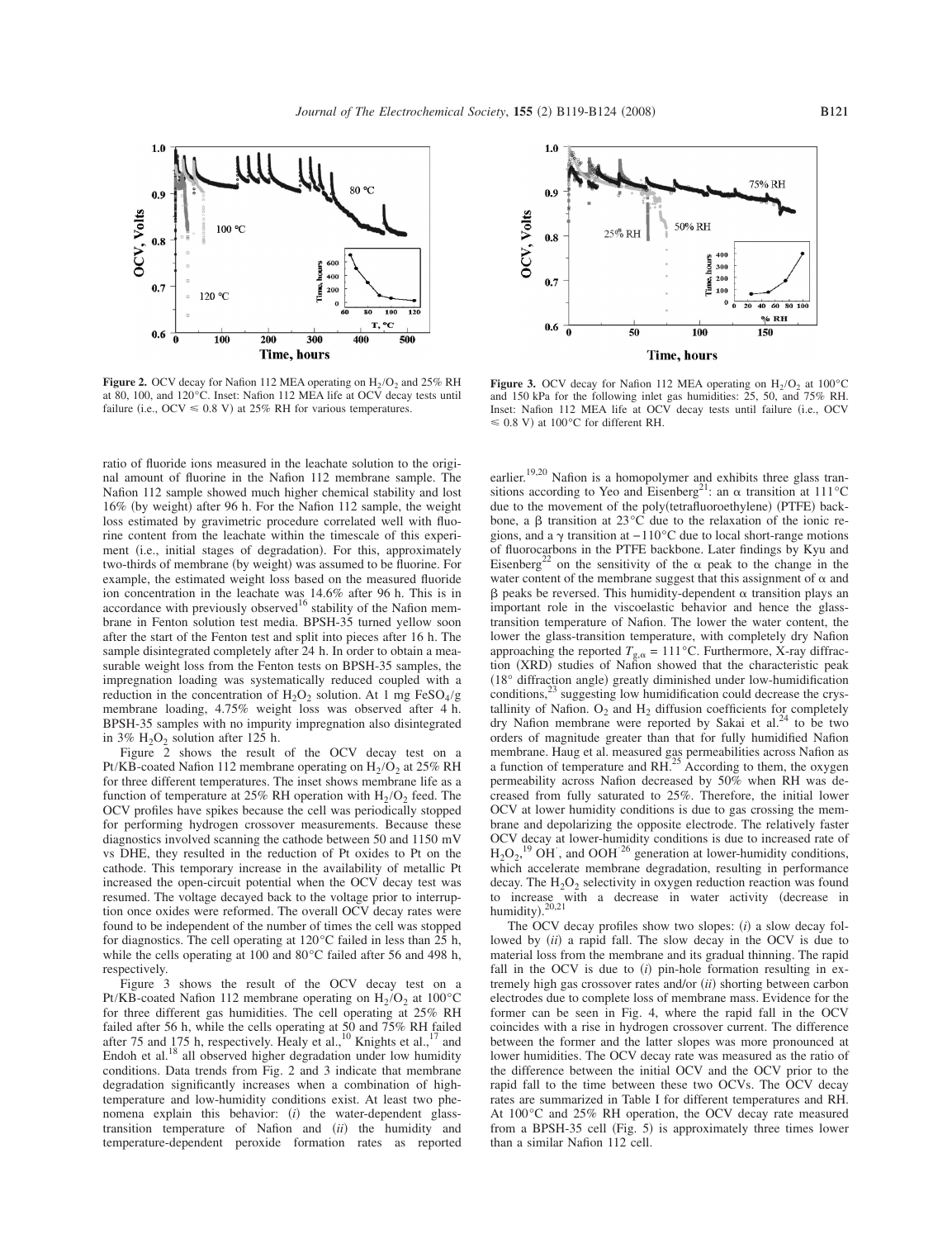

**Figure 4.** OCV decay  $(\square, \blacksquare)$  and hydrogen crossover current  $(\bullet, \blacktriangle)$  for Nafion 112 ( $\square$ ,  $\bullet$ ) and BPSH ( $\square$ ,  $\blacktriangle$ ) membranes at 100°C and 25% inlet gas relative humidity.

Figures 4 and 5 show the comparison between the performances of Nafion 112 and BPSH-35 membranes during the OCV decay experiment and potential cycling experiments, respectively, at 100°C and 25% RH conditions. Only the OCV data is shown for the case of potential cycling test in Fig. 6. The OCV decay rate of BPSH cell was less than that of Nafion 112 cell in both cases. Unlike the OCV decay test, there is no rapid fall in the OCV at any point during the potential cycling tests. At 100°C and 25% RH operation, Nafion 112 lasted three times ( $\sim$  175 h) longer during the potential cycling test than during the OCV decay test  $(\sim 60 \text{ h})$ . This result seems counterintuitive because potential cycling should degrade the cell faster than maintaining at open-circuit potential. Potential cycling an oxygen cathode creates potentials that favor peroxide formation, i.e., the cathode routinely experiences potentials in the 0.4–0.7 V vs NHE window. Also unlike the OCV decay test, potential cycling eliminates continuous passivation of Pt, i.e., less PtO<sup>−</sup> and PtOO<sup>−</sup> leads to more Pt dissolution, thereby increasing the concentration of  $Pt^{2+}$  in the cathode. However, during potential cycling, water production at the cathode during load intervals increases the local water activity. This increase in local water activity decreases both peroxide production and Pt dissolution. Second, potential cycling interrupts oxygen crossover to the anode because oxygen is consumed during load intervals. Therefore, the net flux of  $O<sub>2</sub>$  to the anode side would be lower during potential cycling than during the OCV decay test. Lower  $O_2$  flux would mean lower peroxide production at the anode. Third, the cathode experiences lesser time at Pt dissolution potentials. Comparison between these two membranes in terms of  $H<sub>2</sub>$ crossover across the membrane is also shown in these figures. Similar to the OCV decay profile, the  $H_2$  crossover current also does not show a sudden increase at any time during the potential cycling test.

The OCV decay rate of a cell is a measure of the chemical stability of its MEA. The membranes typically fail during the OCV decay test due to material loss, resulting in overall thinning of the membrane or pinhole formation, both of which cause gas crossover

**Table I. Voltage decay rates for Nafion 112 and BPSH-35 membranes measured during OCV decay experiments.**

| Membrane   | Temperature<br>$^{\circ}$ C) | $%$ RH | OCV decay rate<br>(mV/h) |
|------------|------------------------------|--------|--------------------------|
| Nafion 112 | 80                           | 25     | 0.358                    |
|            | 100                          | 25     | 1.82                     |
|            |                              | 50     | 1.064                    |
|            |                              | 75     | 0.498                    |
|            | 120                          | 25     | 4.02                     |
| BPSH-35    | 100                          | 25     | 0.507                    |



**Figure 6.** Total average fluorine  $(\bullet)$  and sulfur  $(\circ)$  emission rates for a Nafion 112 membrane during OCV decay as a function of temperature.

and electrical shorting. The total fluorine and sulfur emission rates, defined as the ratio of total moles of fluorine or sulfur emitted to the total membrane life, exhibits linear dependence vs temperature at low-humidity operation. Both gas crossover and electrical shorting lead to a drop in the OCV. The loss of fluorine and sulfur as measured in the exhaust water (Fig. 6) confirms that the Nafion membrane is losing mass, and post-test images from the cycling tests (Fig. 7) reveal that significant thinning occurred to the Nafion membrane during these accelerated tests. Nafion 112 lost 30  $\mu$ m (60%) of its thickness in 100 h of potential cycling between open circuit and 25 mA cm−2 at 100°C and 25% RH. However, BPSH-35 membrane did not thin during the same test for over 300 h. Sulfur emission from BPSH-35 cell was very insignificant and its measurement was discontinued. It is clear from these in-cell accelerated chemicalstability tests that BPSH-35 out-performs Nafion 112. Though Fenton tests indicate that the BPSH-35 membranes degrade strongly in the presence of trace iron contamination, they do not translate to their stability in the OCV decay tests. Conversely, good chemical stability exhibited by Nafion 112 membranes during Fenton tests did not translate to their in-cell stability. Details of Fenton test applicability and its discrepancy with in-cell accelerated membrane degradation tests are explained elsewhere.<sup>2</sup>

If the membrane degradation occurs via peroxy-radical attack, as reported by Cleghorn et al., $^{28}$  then the reason for the above performances could be because of the gas-permeation properties of these membranes. Oxygen permeability, measured using electrochemical monitoring technique, is much higher for a Nafion 112 membrane



**Figure 5.** OCV  $(\square, \blacksquare)$  and hydrogen crossover current  $(\blacklozenge, \blacktriangle)$  for Nafion 112  $(\Box, \bullet)$  and BPSH  $(\blacksquare, \blacktriangle)$  membrane during potential cycling (duty cycle = 0.5) between open circuit and 25 mA cm<sup>-2</sup> (1 min each) at 100°C, 150 kPa, and 25% RH on  $H_2/O_2$ .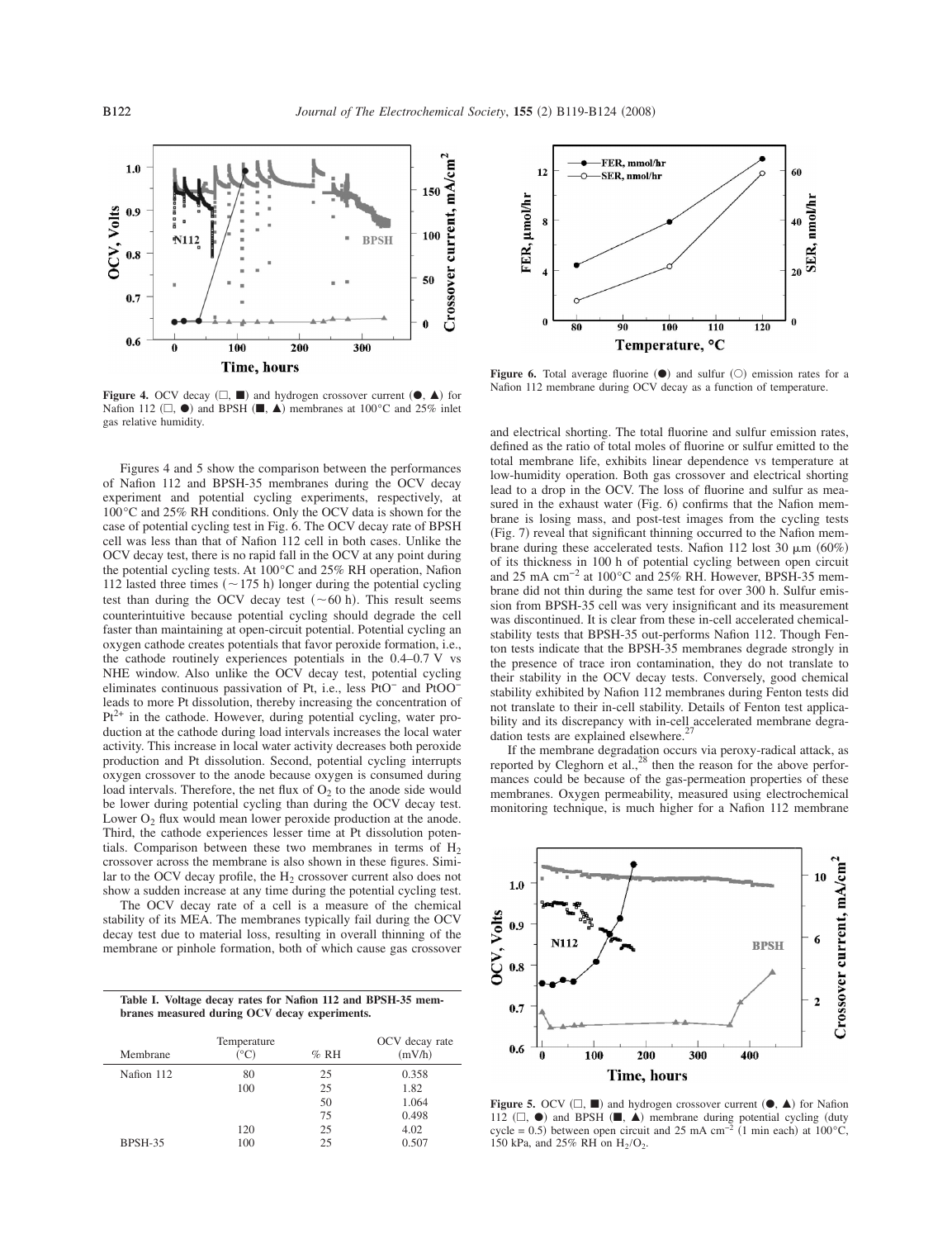

**Figure 7.** Post-test cross-sectional images of Nafion and BPSH-35 MEAs. The MEAs were cycled between open circuit and 25 mA/cm2 for 1 min each at 100 $^{\circ}$ C and 25% RH on H<sub>2</sub>/O<sub>2</sub>.

than a BPSH-35 membrane of equivalent thickness. This is shown in Fig. 8. Gas-permeation property of a membrane has two major implications to its durability in a PEM fuel cell, the transport of oxygen from the cathode side to the anode side and the transport of hydrogen from the anode side to the cathode side of a fuel cell. While the former affects hydrogen peroxide production, the latter plays a significant role in Pt deposition inside the membrane.

 $H<sub>2</sub>O<sub>2</sub>$  formation occurs at the anode at OCV conditions because of the existence of a favorable local potential  $(\sim 0 \, \text{V} \, \text{v} \, \text{s} \, \text{NHE})$  and at both anode and cathode at load conditions. Because oxygen crossover rates are about 11 times lower for a BPSH-35 membrane compared to a Nafion 112 membrane, with the anode catalyst being the same, the former produces 11 times lower peroxide at its anode side than the latter at all conditions. It was shown earlier<sup>19</sup> that  $H_2O_2$ formation in a fuel cell is sensitive to humidity and temperature. This partly explains why Nafion 112 showed poor chemical stability during in-cell tests at high temperatures and lower humidities.



**Figure 8.** Oxygen permeability rates for Nafion 112 and BPSH membranes measured using the electrochemical monitoring technique at 25°C for different oxygen partial pressures.



**Figure 9.** Gas crossover at 20.68 kPa differential nitrogen pressure across the membrane measured during the humidity cycling test on Nafion 112 and BPSH membranes. The RH was cycled between 100% for 1 h and 0% for 1 h at 100°C and 150 kPa.

Second, lower hydrogen transport from the anode side to the cathode side affects Pt deposition in the membrane. At high potentials normally experienced at the cathode during OCV conditions, Pt dissolves<sup>29</sup> from the support as  $Pt^{2+}$  and diffuses into the membrane because of concentration gradient. Molecular  $H_2$  crossing over from the anode side acts as a reductant and reduces the  $\tilde{Pt}^{2+}$  species chemically, which results in the chemical deposition of metallic Pt inside the membrane.<sup>30</sup> Similar chemical platinization of Nafion has been reported earlier by Fedkiw et al.<sup>31,32</sup> and Takenaka et al.<sup>33</sup> The presence of Pt inside the membrane catalyzes the formation of hydroxyl radicals<sup>27</sup> which attack the membrane.<sup>34</sup> Assuming the rates of Pt dissolution and  $Pt^{2+}$  migration are the same for both BPSH-35 and Nafion 112 membranes, the former, due to its lower  $H<sub>2</sub>$  crossover, has a lower concentration of Pt inside the membrane than the latter.

*Mechanical stability*.— Mechanical stability of the membranes was tested by alternating completely dry feed gas and fully saturated (100% RH) feed gas at 1 h intervals. The membranes swell when soaked in water and shrink during drying. The repeated swelling and contraction experienced by the membrane during RH cycling induces mechanical stresses in the membrane, which may eventually lead to failure. Figure 9 shows gas crossover measured at 20.68 kPa at various time intervals during this RH cycling. Nafion 112 showed lower gas crossover and hence better mechanical stability than BPSH-35 membrane. This is in accordance with Mathias et al.,<sup>35</sup> who reported higher mechanical stability for a improved PFSA and Nafion 112 membranes than an aromatic hydrocarbon membrane based on RH cycling between 0% and 150% at 80°C. The increased expansion and contraction of the BPSH membrane compared to Nafion 112 during wet-up and dry-out cycles caused its failure. The failed BPSH-35 membranes had cracks along the edge of the gasketmembrane interface, where the stresses were maximal during expansion and contraction during RH cycling. Linear expansion in all three dimensions between completely dry and wet conditions was measured for Nafion and BPSH membranes and is tabulated in Table II. The in-cell and out-of-cell results were consistent.

Table II. Percent linear expansion in  $x$ ,  $y$ , and  $z$  directions for **Nafion 112 and BPSH membranes measured at 25°C and 1 atm.**

| Membrane       | Linear expansion | Linear expansion | Swelling upon |
|----------------|------------------|------------------|---------------|
|                | $x$ direction    | $\nu$ direction  | boiling       |
|                | $(\%)$           | $(\%)$           | $(\%)$        |
| <b>BPSH-35</b> | 25               | 15               | 41.2          |
| Nafion 112     | 10               | 3.1              | 11.4          |